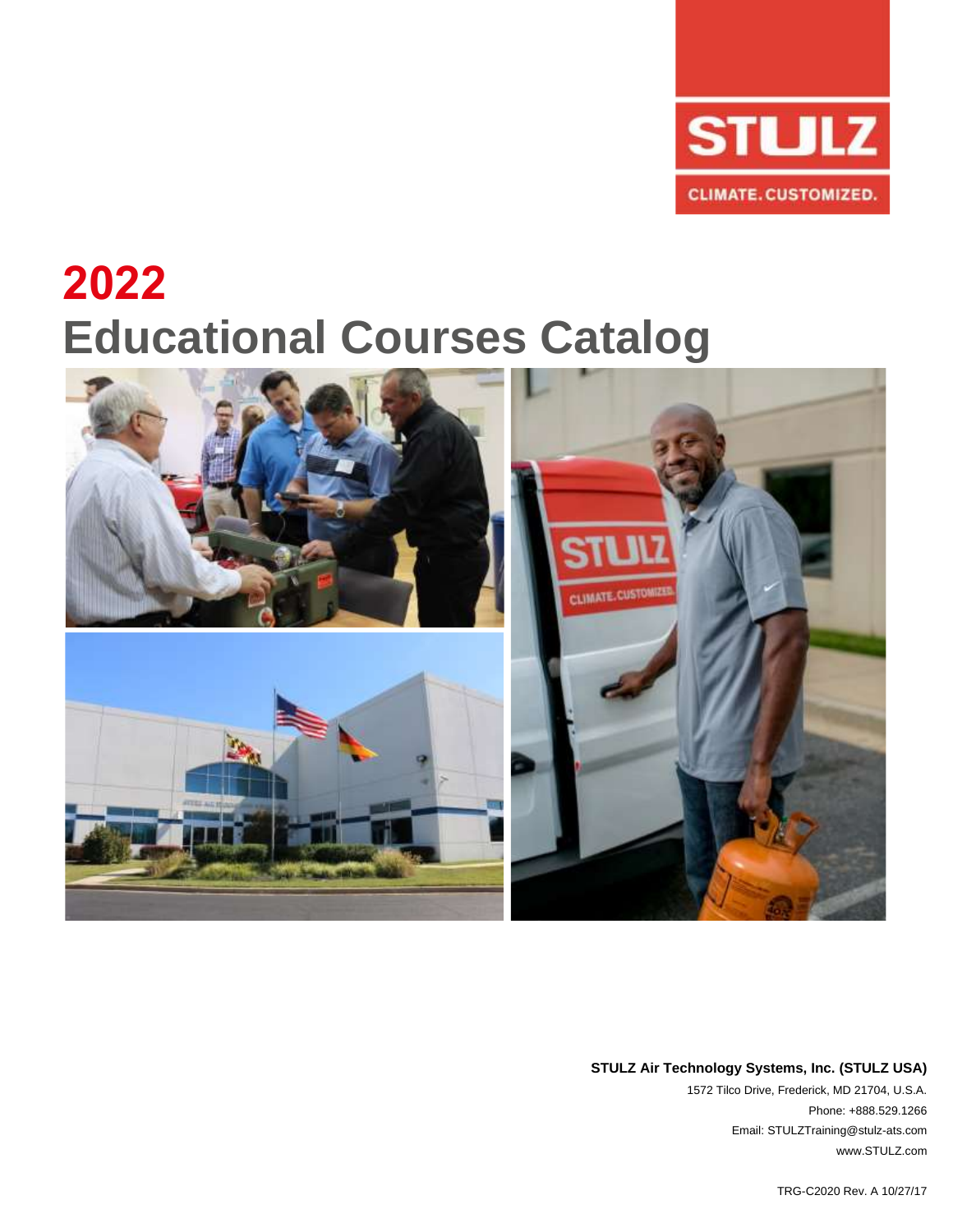

#### **Important Information**

- These training sessions alone do not qualify a technician or their company to perform any ⇨ factory start-ups or warranty repairs on STULZ equipment. These classes simply provide the educational "tools" necessary to understand the design and operation of the STULZ systems. For more information on how to become a STULZ Product Support Partner or contact STULZtraining@stulz-ats.com .
- Once registration has been submitted, you will receive a confirmation letter from STULZ Ľ, acknowledging receipt and acceptance. We will provide a list of lodging recommendations with the confirmation letter. If you have not received a confirmation within 48-72 hours of submission, please contact STULZ Product Support, 888-529-1266 or STULZtraining@stulz-ats.com .
- Registration deadline for class is 2 weeks prior to class. Any cancellations after the 2 week deadline will be charged a 25% fee on the total class cost.
- On-site classes normally start at 8:00AM and ends at 5:00PM each day. We will provide a light breakfast and lunch each day. Unfortunately, we do not provide these amenities for single day classes.
- ⇨ The STULZ North America Headquarters is at 1572 Tilco Drive Frederick, MD 21704. We will provide further instructions on the exact location for entry to the on-site trainings.
	- **PLEASE NOTE: BASED ON COVID REGULATIONS AND PROCEDURES CERTAIN TRAINING CLASSES TIMES, DATES AND METHODS OF TRAINING ARE SUBJECT TO CHANGE WITH LITTLE TO NO ADVANCE NOTICE. A PROOF OF VACCINA-TION, RECENT COVID TEST AND/OR WEARING A MASK MAY BE REQUIRED.**

## **PSN/FTA GO Kits**

**STULZ is now offering discounted prices on recommended Carel Software and Communications Tools.**

### **Special Price for B201-PSN & B204-PSN: \$1,200 USD**



**Kit Includes Smart Key Smart Key Adapter RS-485 Adapter Small Bezel Display w/ Cable Actuator**



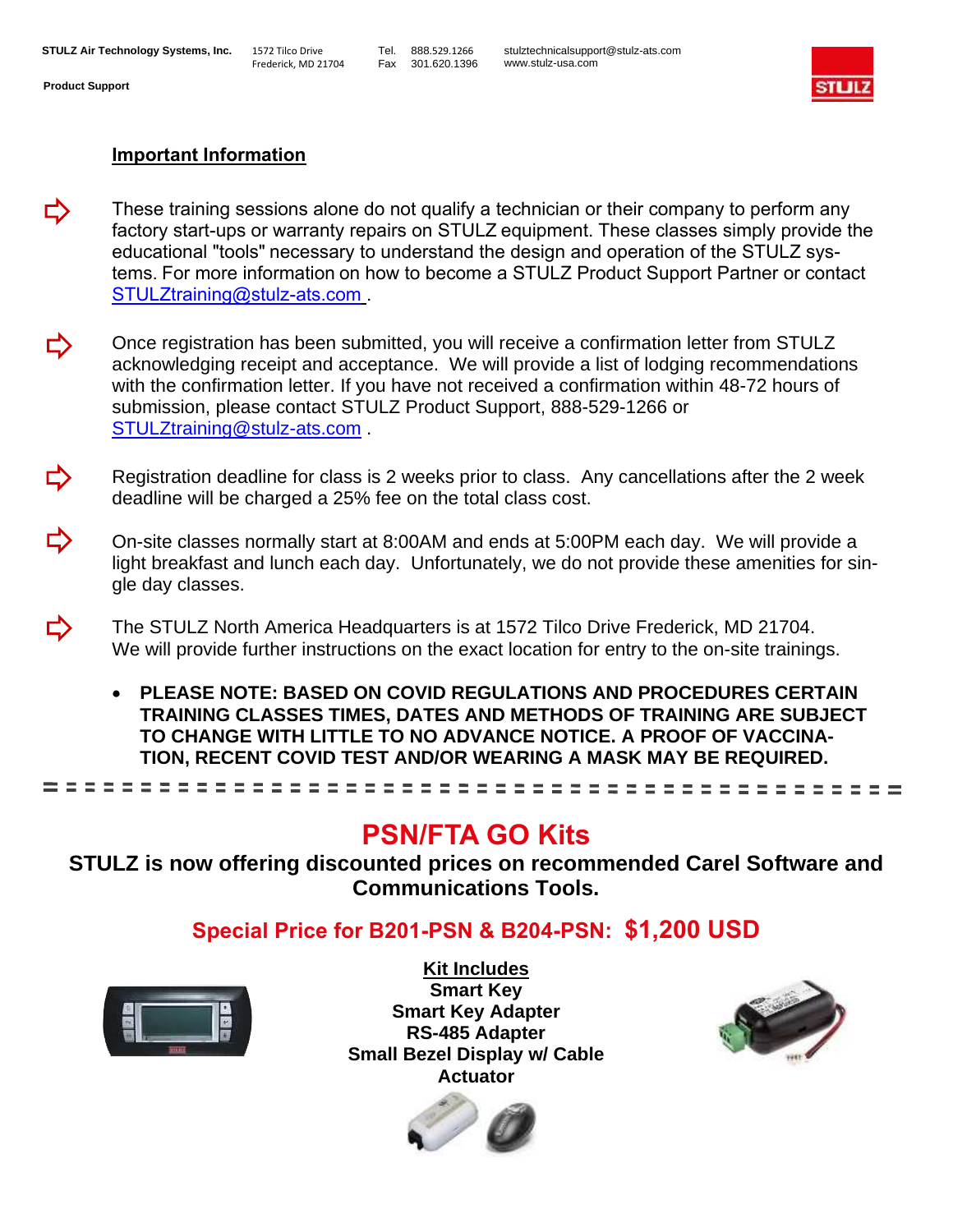Frederick, MD 21704

Tel. 888.529.1266 Fax 301.620.1396

stulztechnicalsupport@stulz-ats.com www.stulz-usa.com



## **Course Descriptions**

## **STULZ PSN Facility Training:**

#### **HVAC Systems & Microprocessor Controls Training Certification Training**

| <b>Class Code</b> | <sup>=</sup> ee | ∟ocation             | Duration |
|-------------------|-----------------|----------------------|----------|
| <b>B201 - PSN</b> | \$1,500.00      | <b>Frederick, MD</b> | 4 Days   |

*This course is exclusive to our STULZ Product Support Network (PSN/FTA) partners only. Attending this class does not qualify the individual to become a STULZ Partner. If you are interested in obtaining Certification for your company please contact our Product Support Department at 888-529-1266.*

**Description:** A complete overview of the STULZ DX and Chilled Water systems with emphases' on the following topics as a complete overview of our *E<sup>2</sup>* controller, which includes its hardware configuration and tools, all programming levels, grouping, and BMS overview. Technicians will use the *E<sup>2</sup>* controller for Read and Record simulations and perform practical wiring exercises to set up and demonstrate unit operation, wiring and troubleshooting of this controller in labs. Understanding and analyzing STULZ wiring diagrams will be covered. Review of installations, start-ups, troubleshooting and maintenance will be covered. Homework and testing will be part of this session. *Attendees are required to bring a laptop (Windows OS), smart phone, and notepad.*

| 2022 Dates        |
|-------------------|
| May 10-13         |
| <b>Sept 13-16</b> |
|                   |

---------

| UNCY IV-IS        |
|-------------------|
| <b>Sept 13-16</b> |
| Dec 6-9           |

---------------------

#### **HVAC Systems & Microprocessor Controls** *Re-Certification* **Training**

| <b>Class Code</b> | Fee      | Location      | <b>Duration</b> |
|-------------------|----------|---------------|-----------------|
| <b>B205-PSN</b>   | \$500.00 | Frederick, MD | 2 Davs          |

-------

*This course is exclusive to our STULZ Product Support Network (PSN/FTA) partners only. A prerequisite of the B201-PSN or B204-PSN classes is required before taking this class.*

**Description:** A complete update and overview of the STULZ DX and Chilled Water systems and the basic design and operation of our *E<sup>2</sup>* controllers; including all new product lines. Understanding and analyzing STULZ wiring diagrams and, systems review of installations, maintenance, troubleshooting and will be discussed during this session. *Attendees are required to bring a laptop (Windows OS), smart phone, and notepad.*

| ZULL DAI <del>c</del> s |
|-------------------------|
| May 17 - 18             |
| Sept 20 - 21            |

**2022 Dates**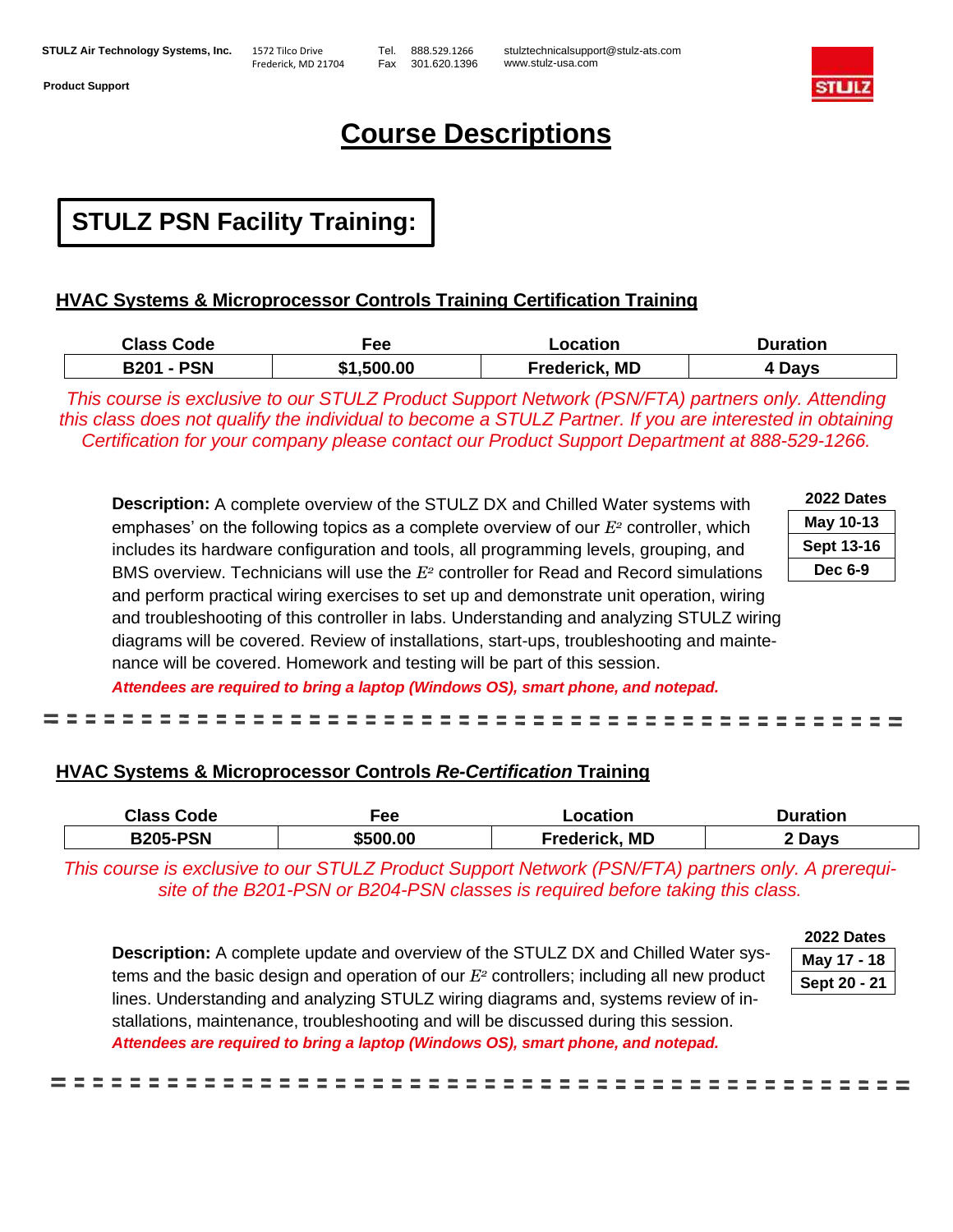#### **STULZ Air Technology Systems, Inc.** 1572 Tilco Drive Frederick, MD 21704 Tel. 888.529.1266 Fax 301.620.1396 stulztechnicalsupport@stulz-ats.com www.stulz-usa.com **Product Support**



#### **HVAC Systems & Microprocessor Controls Training II**

| <b>Class Code</b>    | -ee      | -ocation                        | Duration |
|----------------------|----------|---------------------------------|----------|
| <b>B202-Controls</b> | \$750.00 | ., MD<br><sup>⊏</sup> rederick. | Davs     |

*This course is defined as the Standard level of training for Owners, Facility Teams, General Contractors, and End-Users of the Products. Attendees are NOT required to be a certified Network Partner. We recommend that attendees have a basic knowledge of refrigeration before taking this class.*

**Description:** Overview of the STULZ DX and Chilled Water systems and the basic design and operation of our *E<sup>2</sup>* controller. Understanding and analyzing STULZ wiring diagrams and, systems review of installations, maintenance, troubleshooting and will be discussed during this session.

| 2022 Dates     |
|----------------|
| June $14 - 15$ |
| Oct. 25 - 26   |

= = = = = = = = --------------------------

#### **Ultrasonic Humidification and Controls Training**

| <b>Class Code</b> | Fee      | Location             | Duration |
|-------------------|----------|----------------------|----------|
| B203-Ultra        | \$300.00 | <b>Frederick, MD</b> | Day      |

*This course is defined as the Standard Level of Training for all who wish to attend. This class can be taken individually, or it can be added to the B202-Owner providing (4) days of training.* 

**Description:** One day session on STULZ Ultrasonic Humidifiers. Class will review the maintenance and service of DRH and DAH systems and their assemblies, including the standard programs, wiring, and controller operations. Products will be demonstrated.

| June 16 |  |
|---------|--|
| Oct. 27 |  |

#### . **. . . . . . . . . . . . . .** .

## **Customized Owners Training**

If you are interested in hosting an Owners Training at your Facility or Virtually Online using the ZOOM Meeting platform, please contact STULZ today for a quote. We can tailor our curriculum to fit your needs.

On a case by case basis we can also set up Certification Training for our PSN/FTA Contractors in your area.

Call us today for more details! 888-529-1266 STULZtraining@stulz-ats.com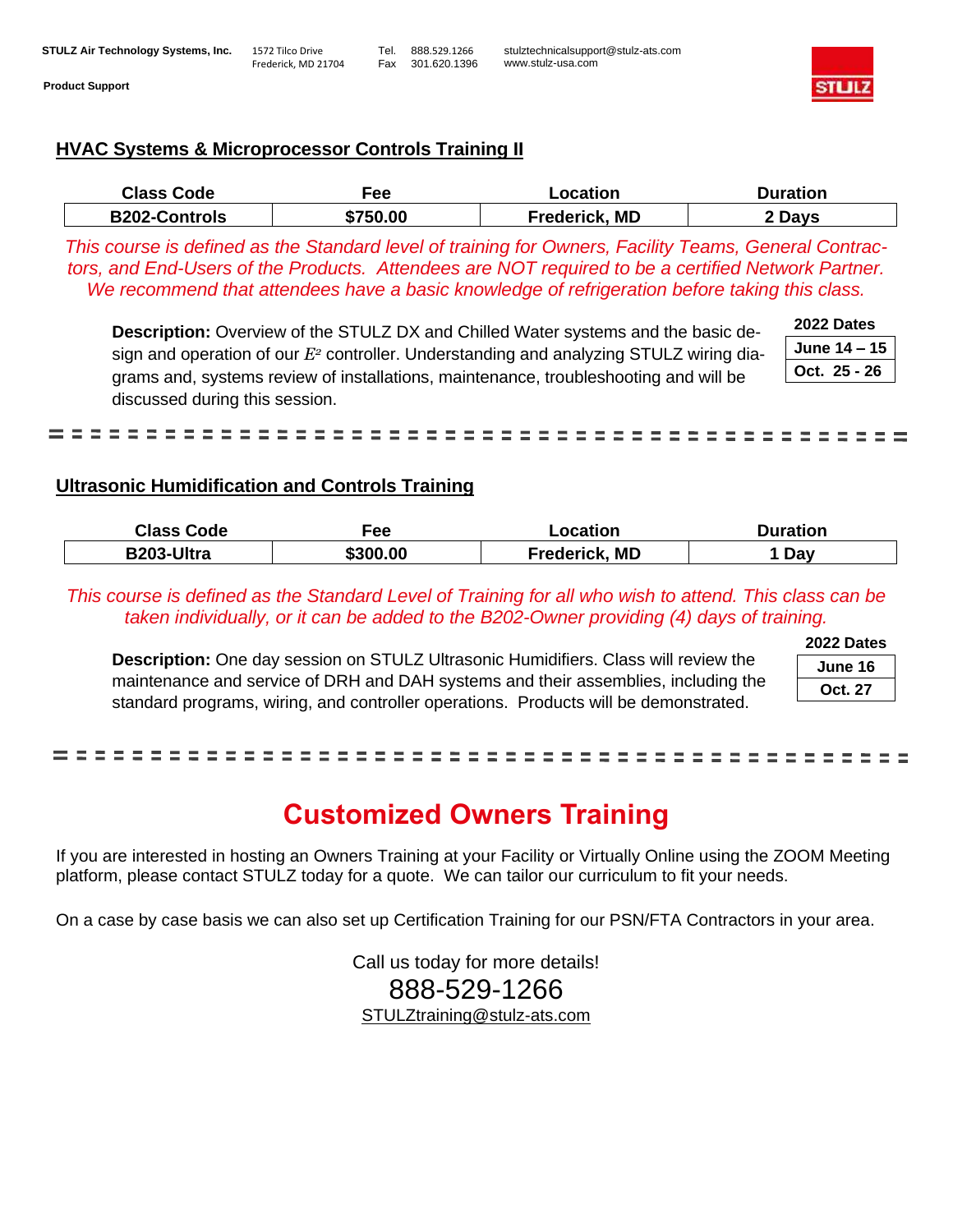Frederick, MD 21704

Tel. 888.529.1266 Fax 301.620.1396

stulztechnicalsupport@stulz-ats.com www.stulz-usa.com



**Feb 8-11 Mar. 1-4 April 5-8**

**Aug. 2-5**

**Nov. 1-4**

# **STULZ Online Training:**

#### **STULZ Interactive Precision Cooling & Microprocessor Controls Certification Training**

| <b>Class Code</b> | Fee:       | Location                             | <b>Duration</b> |
|-------------------|------------|--------------------------------------|-----------------|
| <b>B204 - PSN</b> | \$1,200.00 | Interactive Online with ZOOM Meeting | 4 Days          |

*This course is exclusive to our STULZ Product Support Network (PSN/FTA) partners only. Attending this class does not qualify the individual to become a STULZ Partner. If you are interested in obtaining Certification for your company, please contact our Product Support Department at 888-529-1266.*

**Description:** A complete overview of the STULZ DX and Chilled Water systems with emphases' on the following topics as a complete overview of our *E<sup>2</sup>* controller, which includes its hardware configuration and tools, all programming levels, grouping, and BMS overview. Technicians will use the *E<sup>2</sup>* controller for Read and Record simulations and perform practical wiring exercises to set up and demonstrate unit operation, wiring and troubleshooting of this controller in labs. Understanding and analyzing STULZ wiring diagrams will be covered. Review of installations, start-ups, troubleshooting and maintenance will be covered. Homework and testing will be part of this session. Live portions of the training will take place in the ZOOM Meeting platform. Start times may vary. *Attendees are required to bring a laptop (Windows OS), smart phone, and notepad.* **2022 Dates April 26-29 June 7-10 Aug 23-26 Oct. 11-14**

#### -------------------------= = = = = = =

#### **STULZ Interactive Precision Cooling & Microprocessor Controls Recertification Training**

| Class Code        | Fee      | Location                             | Duration |
|-------------------|----------|--------------------------------------|----------|
| <b>B206 - PSN</b> | \$500.00 | Interactive Online with ZOOM Meeting | 4 Days   |

*This course is exclusive to our STULZ Product Support Network (PSN/FTA) partners only. site of the B201-PSN or B204-PSN classes is required before taking this class.*

**Description:** A complete update and overview of the STULZ DX and Chilled Water systems and the basic design and operation of our *E<sup>2</sup>* controllers; including all new product lines. Understanding and analyzing STULZ wiring diagrams and, systems review of installations, maintenance, troubleshooting and will be discussed during this session. Live portions of the training will take place in the ZOOM Meeting platform. Homework and testing will be part of this session. Start times may vary.

*Attendees are required to bring a laptop (Windows OS), smart phone, and notepad.*

| Dec. 13-16     |
|----------------|
| E,<br>Ξ<br>Ξ   |
| <u>ng</u>      |
| ration<br>Days |
| A prerequi-    |
| 2022 Dates     |
| Feb. 22-23     |
| Feb. 24-25     |
| Mar. 8-9       |
| . .            |

| Mar. 8-9       |
|----------------|
| Apr. 12-13     |
| <b>May 3-4</b> |
| Aug. 9-10      |
| Aug. 11-12     |
| Oct. 4-5       |
| Nov. 8-9       |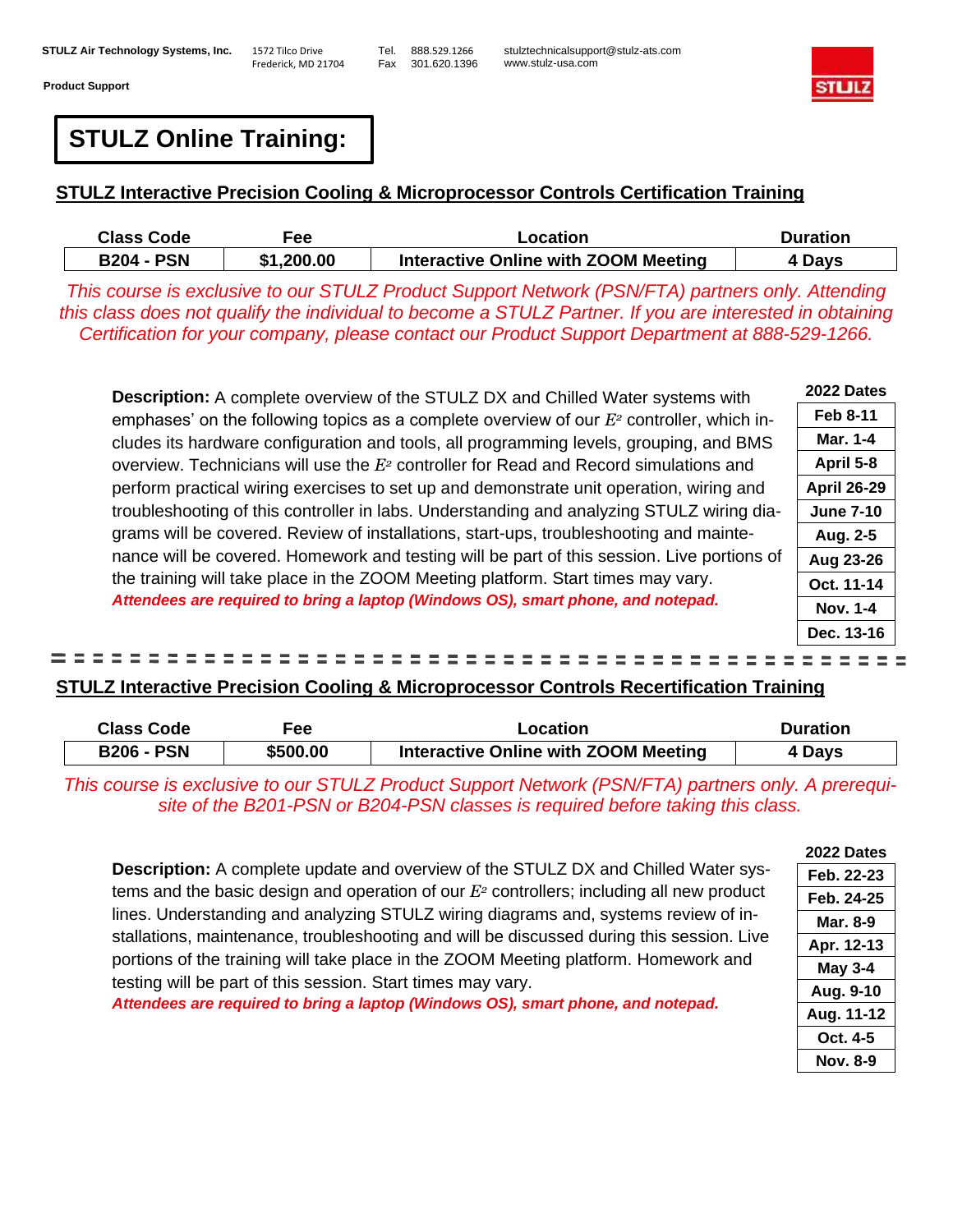stulztechnicalsupport@stulz-ats.com www.stulz-usa.com



## **STULZ 2022 Training Calendar**

|                  | <b>B201-</b><br><b>PSN</b>               | <b>B202-</b><br><b>Controls</b>          | B203-<br><b>Ultra</b>                    | <b>B205-</b><br><b>PSN</b>               | <b>B204-</b><br><b>PSN</b>   | <b>B206-</b><br><b>PSN</b>   |
|------------------|------------------------------------------|------------------------------------------|------------------------------------------|------------------------------------------|------------------------------|------------------------------|
|                  | <b>Onsite</b><br>Frederick,<br><b>MD</b> | <b>Onsite</b><br>Frederick,<br><b>MD</b> | <b>Onsite</b><br>Frederick,<br><b>MD</b> | <b>Onsite</b><br>Frederick,<br><b>MD</b> | <b>Interactive</b><br>online | <b>Interactive</b><br>online |
| <b>January</b>   |                                          |                                          |                                          |                                          |                              |                              |
| <b>February</b>  |                                          |                                          |                                          |                                          | $8 - 11$<br>8a-12p EST       | $22 - 23$<br>8a-12p EST      |
| <b>February</b>  |                                          |                                          |                                          |                                          |                              | $24 - 25$<br>10a-2p EST      |
| <b>March</b>     |                                          |                                          |                                          |                                          | $1 - 4$<br>10a-2p EST        | $8 - 9$<br>8a-12p EST        |
| <b>April</b>     |                                          |                                          |                                          |                                          | $5 - 8$<br>10a-2p EST        | $12 - 13$<br>10a-2p EST      |
| <b>April</b>     |                                          |                                          |                                          |                                          | 26-29<br>8a-12p EST          |                              |
| <b>May</b>       | $10 - 13$<br>8a-5p EST                   |                                          | $\blacksquare$                           | $17 - 18$<br>8a-5p EST                   |                              | $3 - 4$<br>8a-12p EST        |
| June             |                                          | $14 - 15$<br>8a-5p EST                   | 16<br>8a-5p EST                          |                                          | $7 - 10$<br>12p-4pm          |                              |
| <b>July</b>      |                                          |                                          |                                          |                                          |                              |                              |
| <b>August</b>    |                                          |                                          |                                          |                                          | $2 - 5$<br>8a-12p EST        | $9 - 10$<br>10a-2p EST       |
| <b>August</b>    |                                          |                                          |                                          |                                          | 23-26<br>10a-2p EST          | $11 - 12$<br>8a-12p EST      |
| <b>September</b> | $13 - 16$<br>8a-5p EST                   |                                          | $\blacksquare$                           | $20 - 21$<br>8a-5p EST                   |                              |                              |
| <b>October</b>   |                                          | $25 - 26$<br>8a-5p EST                   | 27<br>8a-5p EST                          |                                          | $11 - 14$<br>8a-12p EST      | $4 - 5$<br>8a-2p EST         |
| <b>November</b>  |                                          |                                          |                                          |                                          | $1 - 4$<br>10a-2p EST        | $8 - 9$<br>10a-2p EST        |
| <b>December</b>  | $6-9$<br>8a-5p EST                       |                                          |                                          |                                          | $13 - 16$<br>8a-12p EST      |                              |